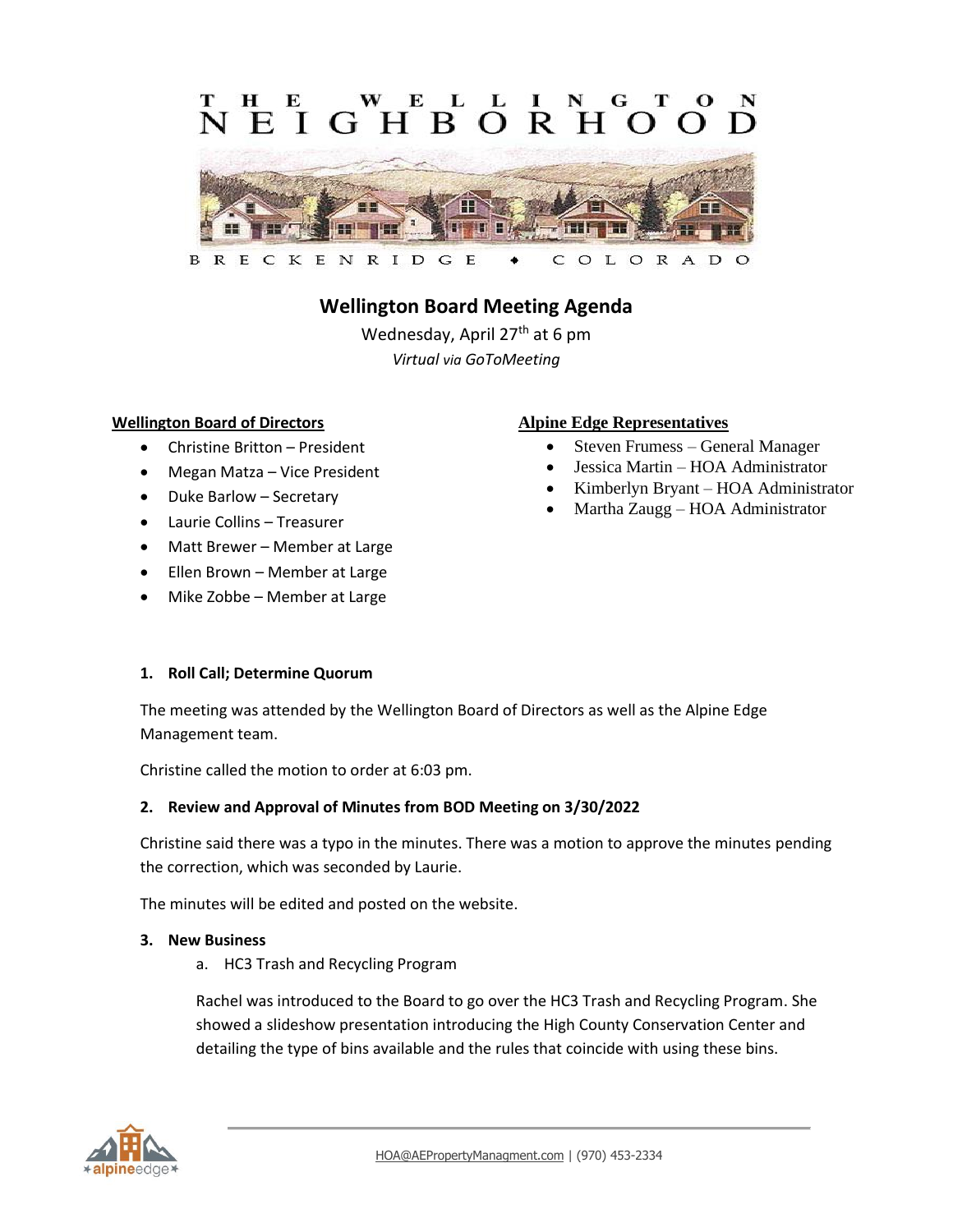Christine asked if the goal was to get rid of the recycle center. Rachel informed the Board that it is not the intent to get rid of the recycling centers around town and will still be available for glass and cardboard. Christine asked if SCRAP was planning on doing any updates? Rachel said yes and they have a new building coming that is specific to processing single stream. This new policy would not affect what is accepted in single-stream recycling. Megan asked if the pick-up schedule would still occur weekly? Rachel was not sure.

Mike asked which size bin would be provided for recycling. Rachel was not sure but will check on it and get back to the Board. Christine asked if the materials accepted, such as types of plastic, were going to change. Rachel did not anticipate recycling guidelines changing.

If owners would like to swap out their bins for a smaller bin, that fee would be subsidized. Owners that choose a smaller bin will likely see their bill reduce; owners who choose the medium-sized bin will likely not see any changes in their bill; owners who choose the larger bin may see an increase in their bill. When the services switch over, bins will be delivered to owners at no cost.

Megan asked if there would be an option to not include a recycling service for a lower rate, to which Rachel said no.

Matt asked if any other lobbies in the US allow the option to not have recycling included. He suggested proposing this to the Town Council. Rachel said there was not any location that allow them to opt-out.

Rachel provided her information if there were any questions in the future.

[info@highcountryconservation.com](mailto:info@highcountryconservation.com)

# **4. Old Business**

a. Updating parking for the carriage house and bonus room

Matt asked if the updated rules were ready to be sent out to owners. Martha said she is finalizing and will get the updated rules out to the Association.

b. Parking update after meeting w/ Interstate Parking

Duke and Matt met with Interstate Parking recently, where they said they would require a three-year contract to oversee the parking. Duke mentioned it would also be \$1500 per month.

Megan presented another idea about having owners purchase guest parking stickers to be used in any of the lots. She thinks this would be a good starting point before getting Interstate Parking involved. Christine mentioned the Board members could keep an eye out for these passes while they are walking the neighborhood.